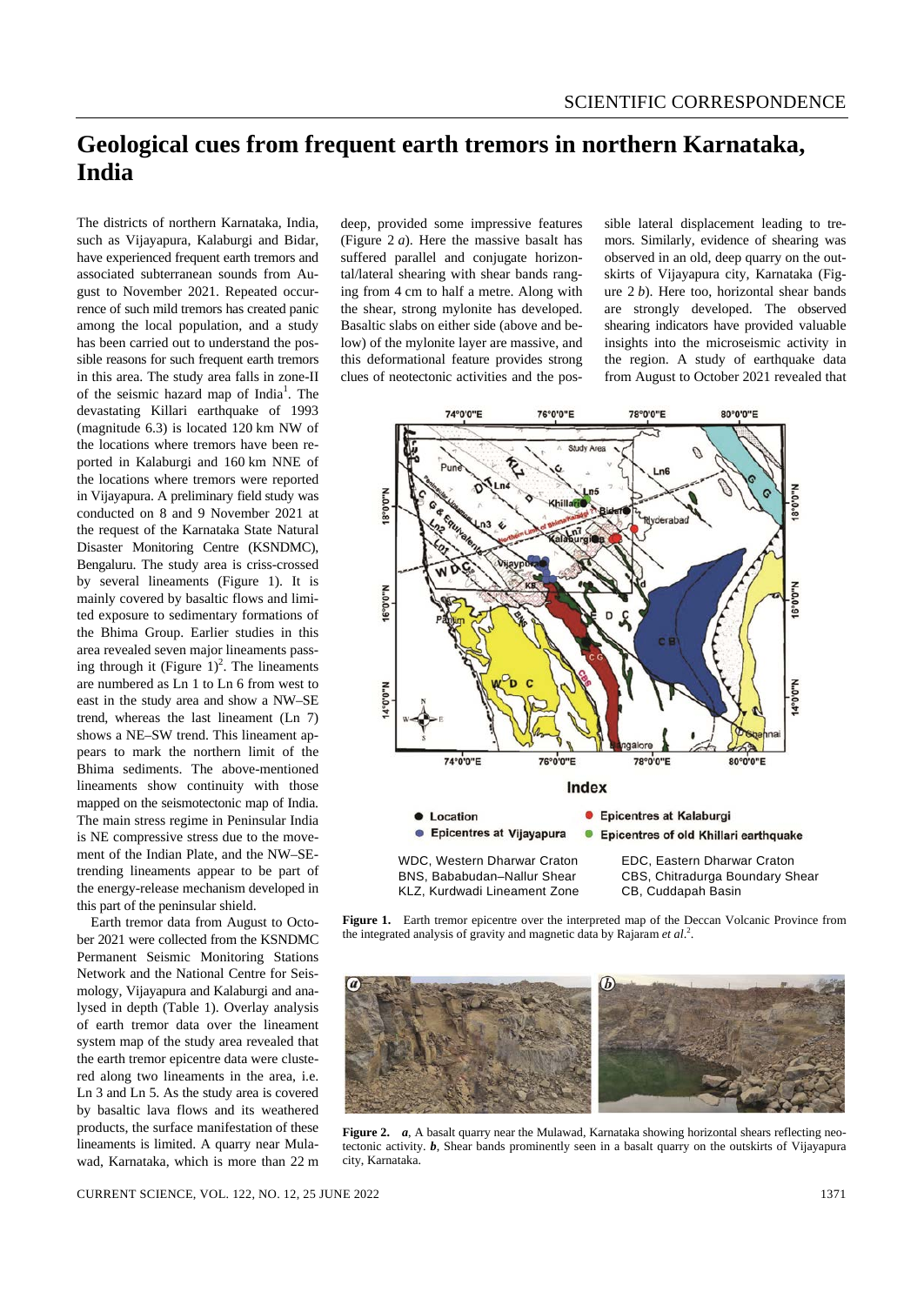## SCIENTIFIC CORRESPONDENCE

| Table 1. List of micro tremors reported by the KSNDMC Permanent Seismic Monitoring Stations Network and the National Centre for Seismology |
|--------------------------------------------------------------------------------------------------------------------------------------------|
| during 2021 (source: KSNDMC)                                                                                                               |

| Date and Time (IST) | Epicentre                                                                            | Magnitude      | Depth (km)     | Coordinates<br>(lat. (°N) and long. (°E)) |
|---------------------|--------------------------------------------------------------------------------------|----------------|----------------|-------------------------------------------|
| 04:09:2021:23:48:17 | Vijayapura, Karnataka                                                                | 3.3            | 2              | 16.80, 75.74                              |
| 04:09:2021:23:49:24 | Vijayapura, Karnataka                                                                | 4.1            | $\overline{2}$ | 16.81, 75.71                              |
| 11:09:2021:08:18:47 | Vijayapura, Karnataka                                                                | 3.2            | 26             | 16.82, 75.72                              |
| 01:10:2021:13:47:06 | 2.5 km NE of Masuti GP, Basavana Bagewadi taluk,<br>Vijayapura district, Karnataka   | 2.5            | 15             | 16.52, 75.8                               |
| 01:10:2021:16:10:05 | 10 km SW of Vijayapura city, Karnataka                                               | 2.2            | 10             | 16.78, 75.63                              |
| 02:10:2021:08:31:34 | 2.9 km NNE of Bijjaragi GP, Vijayapura taluk, Vijayapura<br>district, Karanataka     | $\overline{c}$ | 10             | 16.93, 75.46                              |
| 05:10:2021:15:10:17 | 02 km west of Masuti GP, Basavana Bagewadi taluk,<br>Vijayapura district, Karanataka | 2.9            | 10             | 16.5076, 75.7647                          |
| 08:10:2021:00:22:06 | 1.7 km south of Baratagi GP, Vijayapura taluk, Vijayapura<br>district, Karanataka    | 2.5            | 8              | 16.89, 75.76                              |
| 08:10:2021:00:44:08 | 2.2 km east of Halchera GP, Kalagi taluk, Kalaburgi district,<br>Karanataka          | 2.6            | 10             | 17.3558, 77.2671                          |
| 09:10:2021:05:37:53 | 1.1 km SSW of Korvi, Chincholi taluk, Kalaburgi district,<br>Karanataka              | 3.2            | 10             | 17.3745, 77.2675                          |
| 10:10:2021:06:05:59 | 2.1 km NE of Kodadur, Kalagi taluk, Kalaburgi district,<br>Karanataka                | 3              | 12             | 17.3220, 77.2070                          |
| 11:10:2021:06:31:10 | 1.1 km ENE of Maniyarpalli, Sangareddy District, Telangana<br>(bordering Karnataka)  | 2.5            | 8              | 17.5298, 77.6734                          |
| 11:10:2021:21:55:18 | 1.6 km NNE of Gadikeshwar GP, Chincholi taluk, Kalaburgi,<br>Karnataka               | $\overline{4}$ | 5              | 17.3500, 77.2813                          |
| 12:10:2021:08:07:08 | 1.6 km WSW of Kupnoor GP, Chincholi taluk, Kalaburgi,<br>Karnataka                   | 3.5            | 5              | 17.3566, 77.3126                          |
| 12:10:2021:08:18:51 | 1.5 km SE of Gadikeshwar GP, Chincholi taluk, Kalaburgi,<br>Karnataka                | 2.8            | 8              | 17.33, 77.29                              |
| 14:10:2021:18:22:05 | 2.6 km SW of Hittinahalli GP, Vijayapura taluk, Vijayapura<br>district, Karanataka   | 3.1            | 10             | 16.7291, 75.7339                          |
| 17.10.2021:07:57:38 | 3.6 km WSW of Mangoli GP, Basavana Bagewadi taluk,<br>Vijayapura district, Karnataka | 1.8            | 8              | 16.6378, 75.7823                          |
| 18:10:2021:18:46:47 | 3.6 km WNW of Somadevarahatti, Tikota taluk, Vijayapura<br>district, Karnataka       | 1.5            | 8              | 16.9023, 75.4812                          |
| 18:10:2021:19:03:57 | 3.6 km WNW of Somadevarahatti, Tikota taluk, Vijayapura<br>district, Karnataka       | 1.2            | 8              | 16.9023, 75.4812                          |
| 19:10:2021:06:11:26 | 1.4 km WNW of Mannur GP, Basavana Bagewadi taluk,<br>Vijayapura district, Karnataka  | 2.6            | 10             | 16.5121, 75.9190                          |
| 20:10:2021:10:29:22 | 2.9 km NNW of Dhanaragi, Vijayapura taluk, Vijayapura<br>district. Karnataka         | 3.6            | 18             | 16.9134, 75.5732                          |



Earth tremor epic tre in northern Karnataka and adioining states

**Figure 3.** Earth tremor epicentre in Karnataka and adjoining states from August to October 2021 (source: [https://seismo.gov.in/MIS/riseq/](https://seismo.gov.in/MIS/riseq/earthquake) [earthquake\)](https://seismo.gov.in/MIS/riseq/earthquake).

earth tremors in Kalaburgi, Bidar and Vijayapura are not isolated as the adjoining states also reported low-magnitude earth tremors during this period (Figure 3). The tremors in the study area are part of a large energy-release mechanism operating in Peninsular India.

In the study area, Ln 1 represents the Bababudan–Nallur Shear (BNS) which continues below the Deccan Traps. Ln 2 represents the Chitradurga Boundary Shear (CBS) which continues offshore for over 300 km. Ln 3 is part of a major lineament (Peninsular Lineament) and goes crosscountry from Chennai across the Peninsula below the Deccan Traps to the south of Mumbai towards Saurashtra. The earth's tremors in and around Vijayapura appear to be linked to energy release along this lineament. The importance of the Peninsular lineament in the 167.2 Ma reconstruction of Gondwanaland has been discussed by Reeves<sup>3</sup>. According to him, the Peninsular lineament is prone to reactivation, shares its alignment with the NE coast of Madagascar and Seychelles margin, and might have played an important role during the break-up of Gondwanaland. Further studies are required to understand the full implication of Ln 3. Ln 4 coincides with the Bhima River in the south. A part of this lineament is also referred to as the Ghod lineament in the literature<sup>4</sup>. Ln 5 and Ln  $6$ are possibly faults related to the Godavari rifting. The region between Ln 4 and Ln 5 is described as the Kurdwadi Lineament Zone (KLZ), where structural disturbances at great crustal depths are speculated based